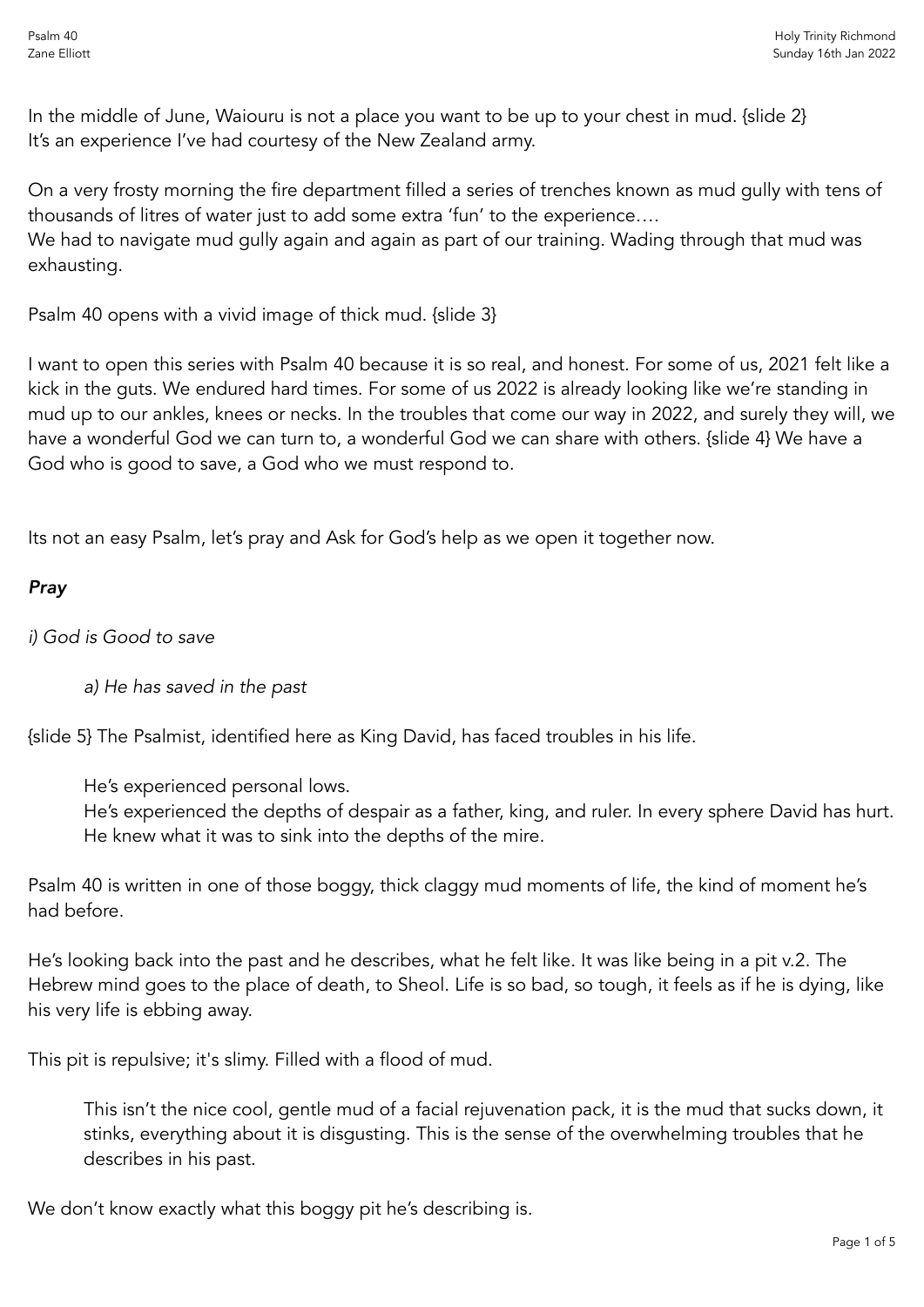The lack of clarity about what particular challenge the pit, this inescapable bog really is, is a gift. If we knew then it wouldn't resonate quite so strongly.

I'm sure we've all felt like we're trapped in a thick mud which is dragging us down. Some of us might feel like we're there right now.

We have health issues, for some of us they are terminal. Some of us are battling crippling depression or anxiety. We've got children or grandchildren who are awkward or struggling, the target of bullies or plagued by their own insecurities. We are caring for loved ones with Alzheimer's or dementia. We feel lost and lonely as a widow or widower. Financial pressures mount as we see security. It's the stuff of real life, which sucks us down isn't it? We face times of trial.

In his time of trial, David offers a testimony. v.1 He waited. He waited patiently for the Lord, who heard him and responded.

The force of the Hebrew is more than waiting like we wait for a bus, or a parcel. This was an act of endurance or perseverance. He pushed on in faith in the midst of the tragedy. He is working out his trust in God while he waits in this metaphorical pit.

How can he trust God when his world falls apart?

What happens in the park {slide 6} when a small child falls and hurts themselves? There are some stoic toddlers, who kind of bounce off everything, but if they really hurt themselves what happens next? They cry at the top of their lungs, or they flee.

They cry out for help, they alert you to their pain and you hear it and you come and you scoop them up in your arms and you hold them close.

Or they come running and throw themselves headlong into you. They push close and you bend down and comfort them. You remind them that even though they are hurting they are ok. They are safe, you are there.

<span id="page-1-1"></span>Why do they cry out or run to you? Because they know you will help. You've done it before, and you'll do it again {slide 7}.

'He lifted me out of the slimy pit, he set my feet on the rock and gave me a safe place to stand.['1](#page-1-0)

David can trust, because God has saved him before, and he'd do it again. {slide 8}

## *b) He will save again*

Having looked back at the past David comes with a new cry; v.11 "do not withhold your mercy from me.'

<span id="page-1-0"></span>[<sup>1</sup>](#page-1-1) Psalm 40:2 NIVUK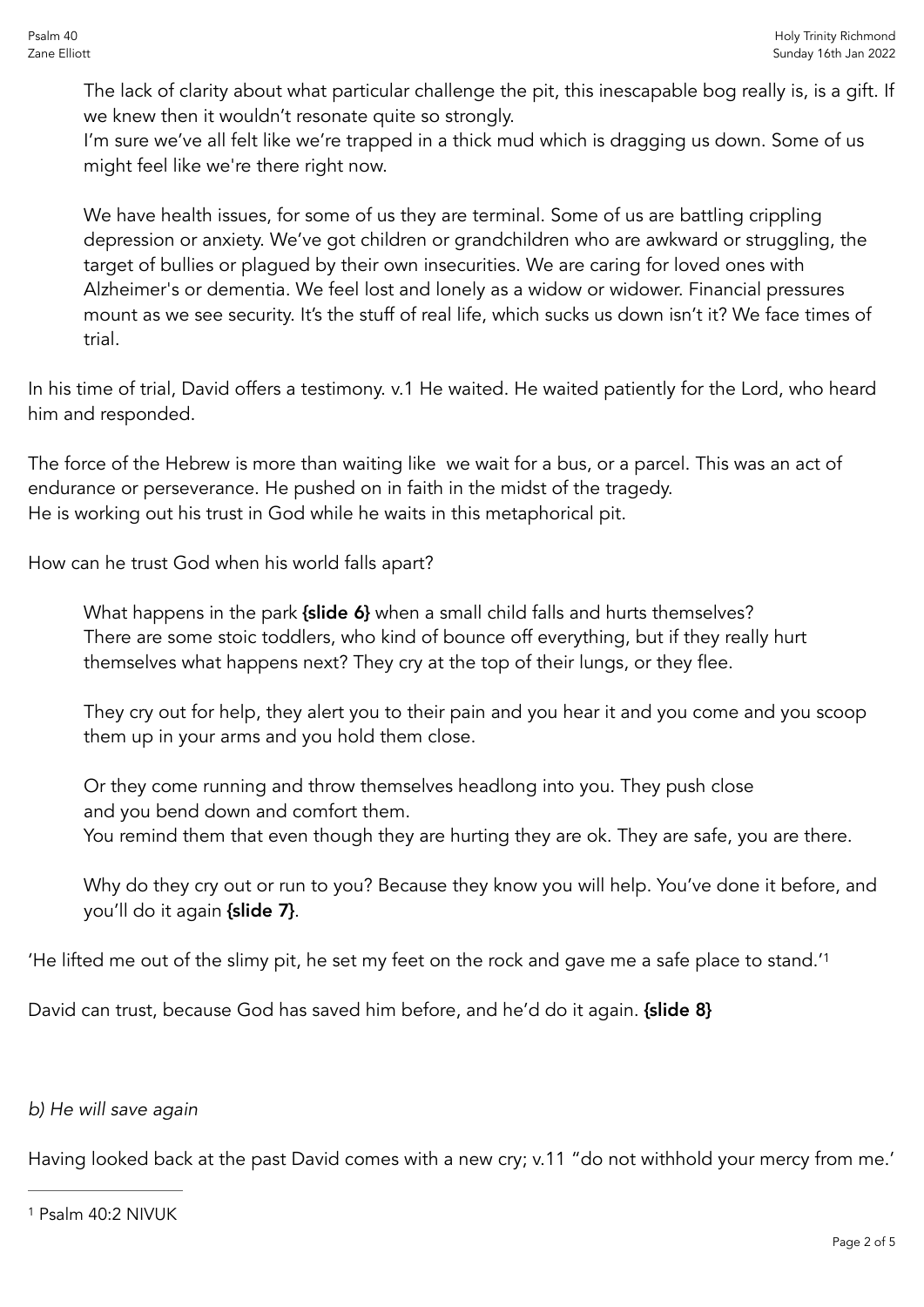Once again, he is in the mud. He is deep in the pit. v.12 Troubles surround him, they are 'without number.' External calamities are present everywhere he looks. We understand that don't we?

Our world is a mess. COVID rages, and the fallout impacts us. We've got family overseas we long to see, or family away who are stranded and can't get back to us.

The housing market is like a run away train, and the cost of aged care facilities just rolls along with that like another carriage. Political unrest, tension over mandates and vaccines, supply chain worries - there are plenty of problems out there!

There are internal troubles too. He's wrestling with the weight of his own rebellion against God 'my sins have overtaken me' v.12

He admits he is blinded by his situation v.11. His heart fails within in him v.12, but he knows one who is strong to save; who doesn't turn away in times of trouble, but who hears and comes close.

David anchored his testimony in God's faithfulness: God's has been close at a time of distress and given a firm place to stand. He's been placed on the solid rock, of the promises of the creator of the universe.

If our trust is in Jesus God has put feet our onto solid rock. We aren't just rescued, we are established in Jesus immovable and strong.

Aren't we blessed as we wait for the Lord and trust him, and recount the wonders he has done? (v.4/5) This same God, in his love and mercy bends down and draws near to us, so that even in our suffering all is not lost.

He has come close in his Son, the Lord Jesus who took on frail flesh. He lived out our human existence, he knows what it is like to suffer sorrow in this world. He has saved us from sin by bearing the weight of it to the cross where he dies for our rebellion against God, and in his glorious resurrection defeated its power over us. In the cross of Christ we have forgiveness full and free.

When troubles without number seem to surround us, we have an advocate and guide: the Holy Spirit who speaks to us by the Word of God, to bring comfort and strength. Hasn't God done wonderful things for us?

Speaking about his death, and return to the Father Jesus said to his disciples "I have said these things to you, that in me you may have peace. In the world you will have tribulation. But take heart; I have overcome the world."[2](#page-2-0)

<span id="page-2-1"></span>Jesus takes this turmoil, and replaces it with something - perfect peace, a peace which surpasses all understanding. The world might be unsettled and raging around us, but we can rest in the Lord knowing that no matter how deep the mud gets, he will not let us go. Even in the death of a loved one, an investment tanking, the loss of a job, a disability or injury hasn't God done wonderful things for us?

<span id="page-2-0"></span>[<sup>2</sup>](#page-2-1) John 16:33 ESVUK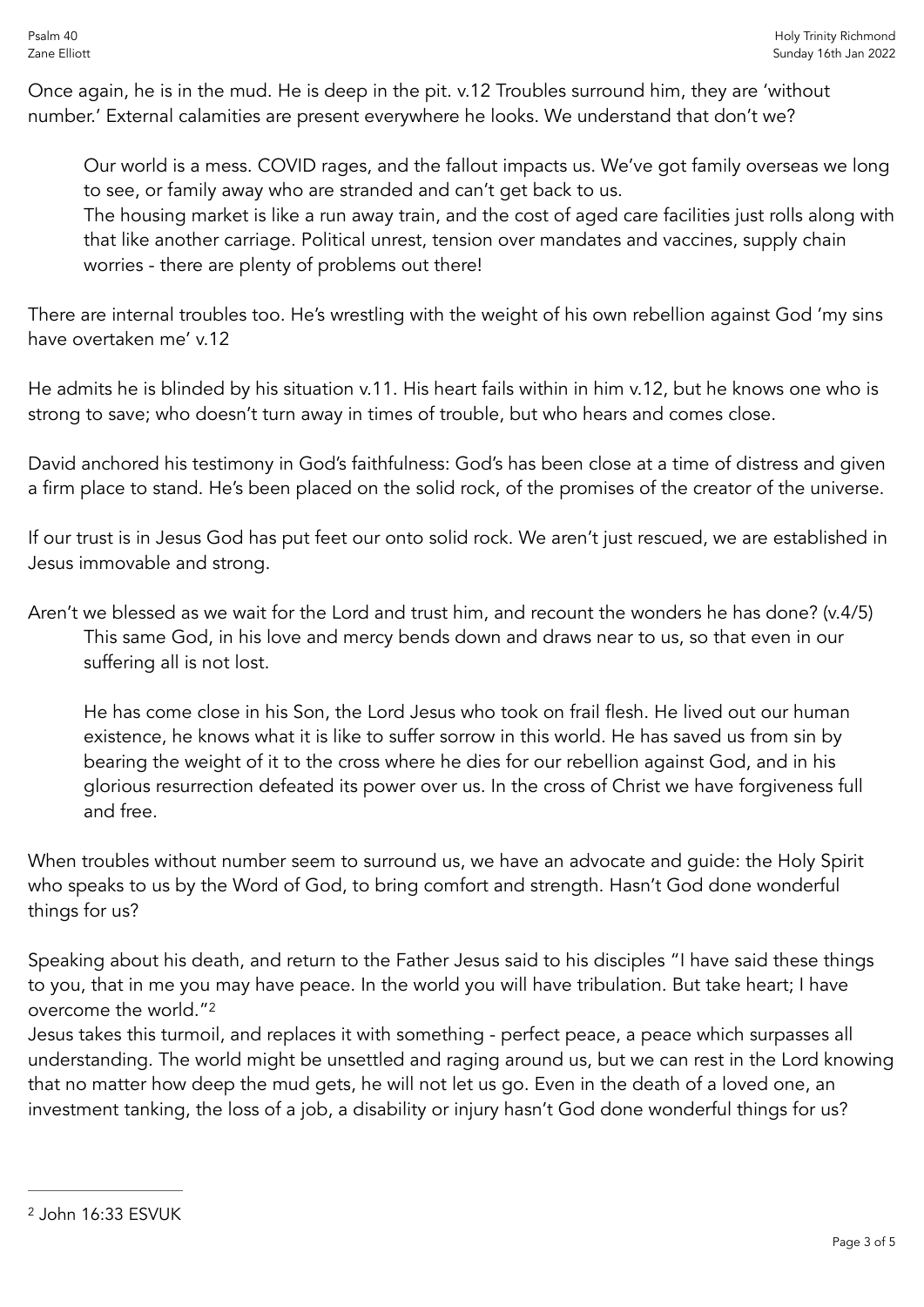When we are conscious of our own sinfulness, when sin overtakes and blinds us, how sweet are the wonders of God?

He doesn't leave us to drown in our muck. He hears our cry of repentance as we crucify the flesh, and call out for change. He releases us from the bondage of sin, the chains which shackle us to things and thoughts and actions which take us away from God.

<span id="page-3-2"></span>'he who began a good work in you will carry it on to completion until the day of Christ Jesus.['3](#page-3-0) There are no half measures here. There is no doubt about our future if we are living in Christ, we are blessed!

David was living before the cross, before Jesus came among us, but he cried out to the same God, knowing that he would hear and act.

He would make change. God is good to change us. He is a great God; merciful, loving, kind. He doesn't give us what we deserve, alienation from him, he draws near and saves.

This activity of God, this saving action demands a response.

We see the two options laid out in this passage, the two responses we all choose between. {slide 9}

## *ii) We must respond* - s*purn or submit and spread?*

God has offered salvation. He's offered salvation in the person of Jesus. He has done wonderful things for us (v.5) There's a sense of John's Gospel when David says God's deeds are too many to declare, "Jesus did many other things as well. If every one of them were written down, I suppose that even the whole world would not have room for the books that would be written."<sup>4</sup>

<span id="page-3-3"></span>God has done wonderful things, he promises wonderful things.

Not only has God saved, but he has transformed the ones he saved.

He has given them a new beginning, a new direction, a new focus. v.3 David has a new song in his mouth, he has received blessings from God, and he has perceived what is most important to God.

v.6 sacrifice and offering you did not desire, burnt offerings and sin offerings you did not require.'

Should we respond with religious service? Stick to the letter of the law, and do all the right things in church? Do we stand when we're asked to stand, and sit when we're asked to sit, trusting our form and ceremony getting things just right, just so? No.

The religious response is woefully inadequate. God want's our hearts. He wants us to desire to do his will, to have his ways written on our hearts. He 'digs out our ears' in Hebrew (v.6) so that we can have listening hearts and proclaim his goodness by offering him our whole selves.

We choose to tell of his wonders, the good things he has done for us.

<span id="page-3-0"></span>[<sup>3</sup>](#page-3-2) Philippians 1:6b NIVUK

<span id="page-3-1"></span>[<sup>4</sup>](#page-3-3) John 21:25 NIVUK